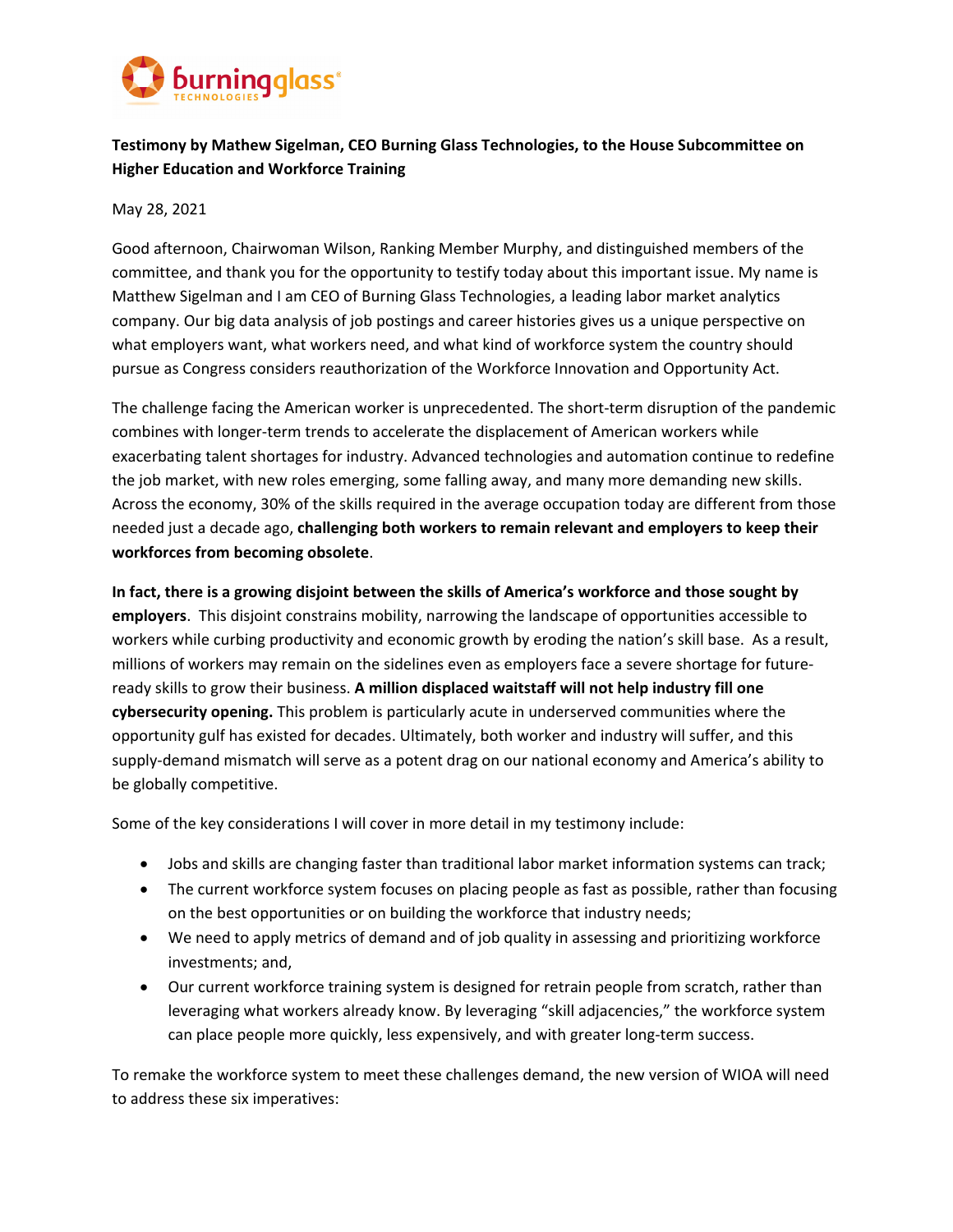- *Worker mobility***. Current government and corporate policies are focused on filling jobs instead of helping workers navigate and move up within an increasingly complex job market**. For workers, these issues include a lack of information on which better jobs may be accessible to them, which skills and credentials will unlock those opportunities, which local or online programs will help prepare them, and where those jobs can be found.
- *Equitable opportunity***.** Prior economic recoveries have largely resulted in continued patterns of inequitable access to opportunity, earnings, and wealth creation. These inequities have been serious barriers to progress for diverse communities. Such inequities, which have deepened during the current crisis, mean that **large swaths of the workforce are not meeting their potential**. That lost potential is not only a tragedy for individuals but a loss of economic output to business and the nation. **Breaking down barriers and promoting the advancement of those who have lacked access to mobility must be a guiding factor in the design of any workforce policy initiative**.
- *Ongoing skill development***.** Automation and digitalization of work are driving extraordinary growth and efficiency. Unfortunately, this growth carries the tangible risk of obsolescence for many workers, particularly those who have been in the same job for an extended period and who have had limited opportunities for re-skilling or reimagining how their skills can be valued in the evolving marketplace. Navigating this market carries the imperative for enabling workers to re‐skill and up‐skill dynamically. **Market needs should prioritize which skills to develop. Education and training infrastructure is needed to help workers acquire skills on the fly.** And more effective credentials are needed to help workers claim the skills they have developed and to help employers identify qualified talent more efficiently.
- *Actionable data***.** Jobs and skills are changing faster than traditional labor information's ability to measure them. **Current government data sources provide essential macroeconomic data, but cannot provide the granular, microeconomic data needed to respond to skill gaps and offer targeted, effective learning programs**. In addition, we need more rigorous metrics for assessing the value of jobs in order to prioritize those that are not only in demand but which also provide good wages and serve as stepping stones to upward mobility for workers.
- *Good quality jobs.* The current system, with its focus on placement, does not take the quality of employment into sufficient consideration. This has significant consequences for workers, particularly opportunity youth or other workers facing obstacles. Research conducted on opportunity youth for the Schultz Family Foundation found that half of these young workers are able to move from their first job into one with better pay or opportunities in five years—but by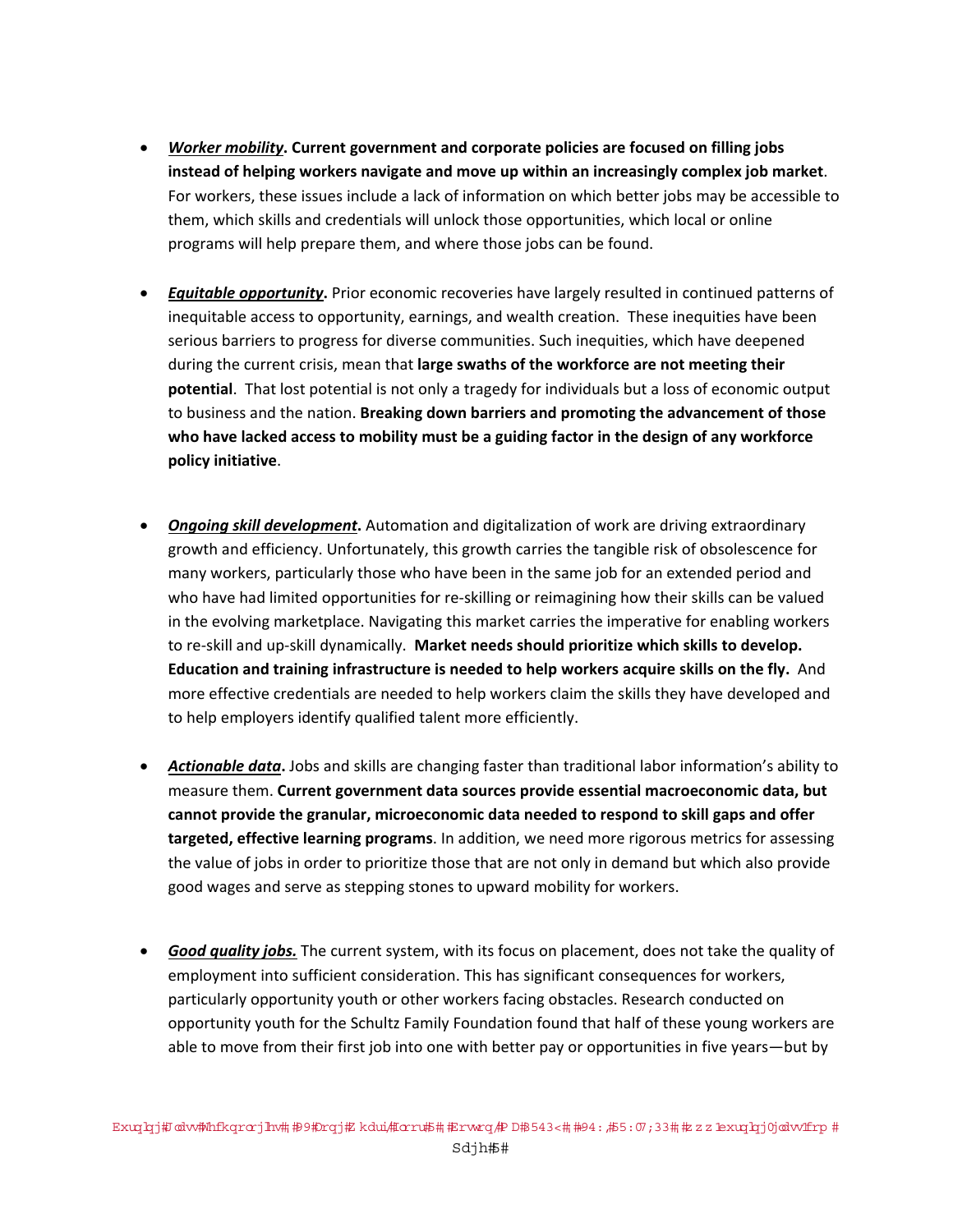the same token, half do not.<sup>1</sup> In joint research with Jobs for the Future, Burning Glass developed a frame for assessing good jobs for middle‐skill workers, based on pay, career stability, and opportunity for advancement.2

- $\circ$  Springboard jobs that lead to careers. Workers often advance to different roles with more responsibility and greater pay within the same career area. Business and IT feature many springboard jobs.
- o Lifetime jobs, which are careers in themselves. Workers rarely advance to higher‐level positions, but these jobs usually pay well and offer long‐term stability. Lifetime jobs are common in health care (dental hygienists are an example) and manufacturing.
- $\circ$  Static jobs, which offer low pay, high turnover, and don't typically lead to careers. Medical assistants and assemblers of electrical equipment are examples.
- *Return on investment***.** Research undertaken by Burning Glass for the World Economic Forum shows that it is cheaper for both government and business to reskill existing workers at risk of being displaced rather than to fire and rehire.<sup>3</sup> But that depends on government, employers, and training providers having access to timely job market data and career pathways by which to target transitions and design highly efficient retraining programs**. Identifying the specific skills current workers have and the ones they will need is the key to providing good return on investment for employers, learners, and taxpayers alike**.
- *Demand‐driven workforce development***.** More of today's workforce development systems and policies are oriented toward finding jobs for workers than to finding workers for jobs. Particularly at a time when millions have been displaced, that may seem appropriate, but it does not face the larger problem. **When the goal is to create a bridge to good work, it is critical to start out with a clear data‐driven awareness of the landscape of opportunity.** Just as importantly, current systems are designed to place one worker at a time vs. creating connections at scale, bridging between key areas of demand and major pools of displacement.

From this perspective, we need a workforce system that brings us closer to three great objectives:

 *A system that can better support the displaced and those at risk:* This is the primary mission of the workforce system as it exists today. Yet the massive, unprecedented dislocation caused by the COVID-19 pandemic underscores how ill-prepared we are. Even without the pandemic,

<sup>&</sup>lt;sup>1</sup> Burning Glass Technologies, Entry-Level Work as a Stepping Stone, Not an End Point, January 2021,

https://www.burning‐glass.com/research‐project/entry‐level‐work‐stepping‐stone‐not‐end‐point/

<sup>&</sup>lt;sup>2</sup> Jobs for the Future and Burning Glass Technologies, "When is a Job Just a Job, and When Can it Launch a Career?,

https://www.burning‐glass.com/research‐project/when‐job‐just‐job‐when‐launch‐career/

<sup>&</sup>lt;sup>3</sup> <sup>3</sup> World Economic Forum, Toward a Reskilling Revolution, January 2018,

http://www3.weforum.org/docs/WEF\_FOW\_Reskilling\_Revolution.pdf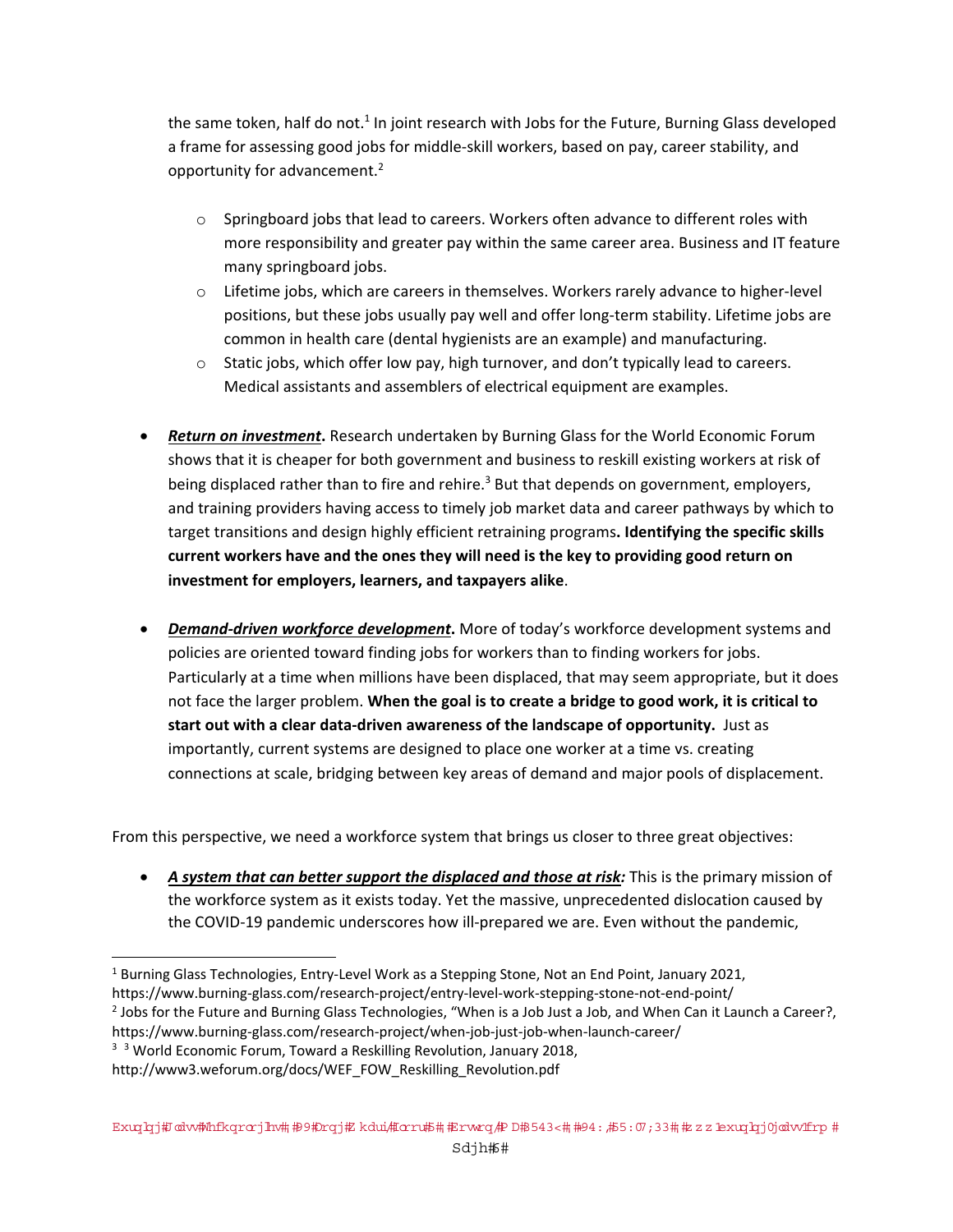however, the U.S. is facing significant potential displacement of workers by the triple forces of automation, digitalization, and hybridization of jobs. **To better serve displaced workers, the workforce system will need to go beyond referring people to jobs**. Instead, it will need to:

- o Make training more efficient and effective by **training workers for the specific skill gaps that will enable their transition, building on workers' existing skills vs. training people up from scratch**;
- $\circ$  Assess rigorously the relevance of eligible training provider list (ETPL) programs against metrics of demand and to **make sure that workforce funds are not being disbursed on programs that don't lead to good opportunities**;
- o Leverage more modern skill‐based methods for **identifying a wider set of relevant job openings for each worker that don't necessarily correspond directly with prior occupations**;
- o **Empower workers with the information they need** to navigate to opportunity; and
- o Provide workers **ongoing skill development over time** to help those displaced regain income that is all too often lost upon initial transition.
- *A system that can provide critical skill development resources for all American workers:* We often hear of jobs being created and destroyed by technology, but the more significant impact is in how fast existing jobs are being reprogrammed. **The rapid pace of skill change will demand that many workers gain skills just to keep the jobs they have. The need for lifelong learning has been evident for some time, but it is also evident that our workforce and educational systems are not equipped to support it.** Among other things, this will require that workforce funding be restructured to provide for ongoing training over time, even after a worker has been successfully placed, so that workers have a means of continuing to progress – a critical both to helping
- *A system that can be a better partner to industry:* Today's system is focused on the supply of workers, i.e., how to place unemployed workers in jobs. We need a system that is more focused on the opportunities for those workers, represented by the skills employers demand. That will require a workforce system with new information sources, closely aligned not only with what employers are looking for today but also the strategic trends that will shape what industry needs tomorrow.

Skills are increasingly becoming the currency of the job market. WIOA can play a vital role in assisting American workers to thrive in this new landscape.

## MAJOR TRENDS IN THE JOB MARKET

Burning Glass Technologies, founded in 1999, is a pioneer in the use of big data to analyze job postings. We monitor close to 50,000 job sites daily and at any one time are tracking some 3.4 million current openings. Our database holds more than a billion current and historical job postings, enabling us to identify trends and see changes in the job market quickly. We also track and analyze the career histories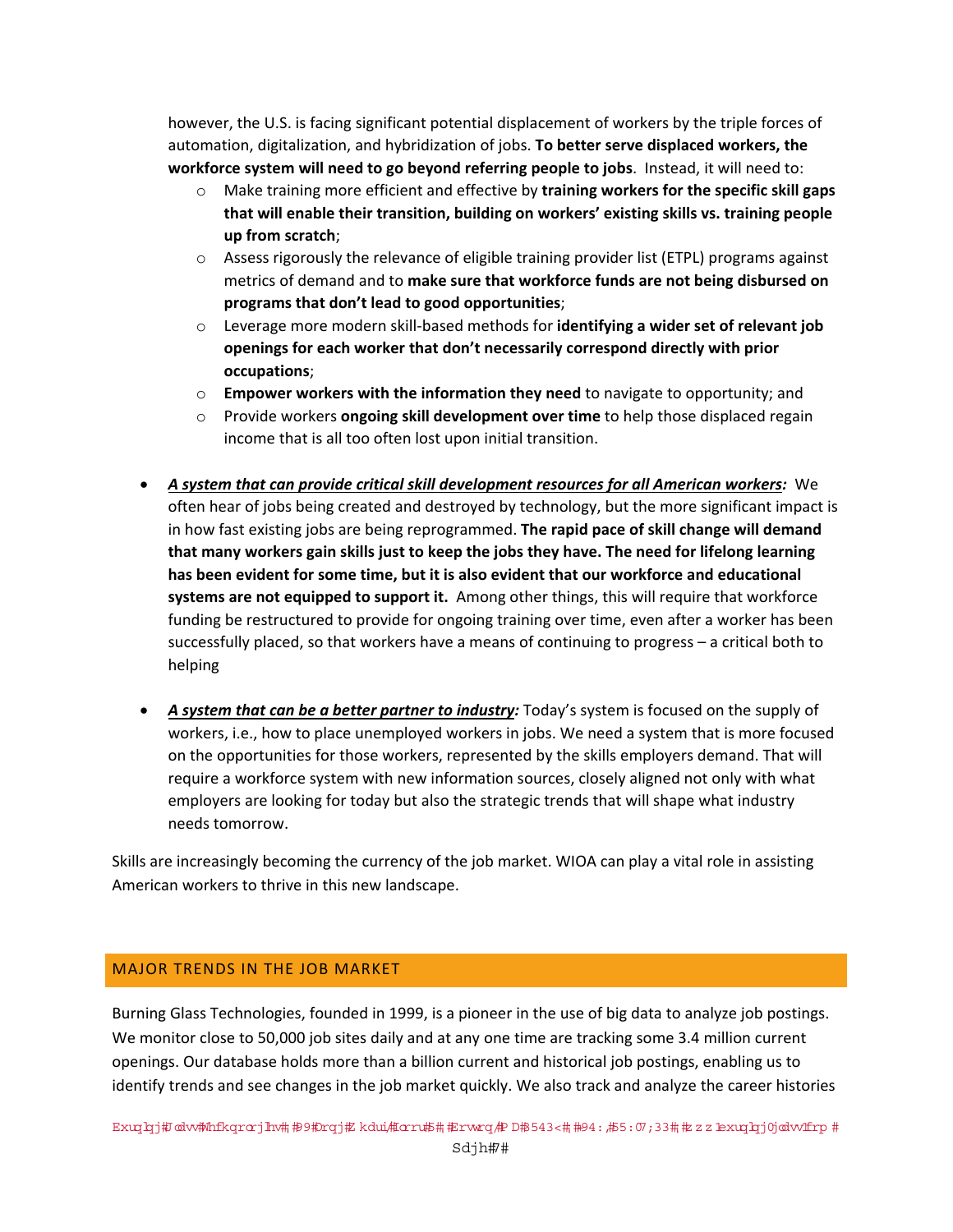of more than 300 million workers globally – over 75 million US workers (around 40% of the US workforce), enabling us to follow real-life career trajectories and see how careers unfold.

This is a powerful microeconomic complement to the valuable data collected by government agencies, such as the Bureau of Labor Statistics. These survey‐based data sources provide excellent high‐level macroeconomic information and can track trends going back decades. However, surveys are slow to field and require careful methodological work to ensure they are compatible with previous data. As a result, government data are less granular and are slower to pick up on emerging trends. For example, data scientist, a major emerging job role and a force for change across the economy, was only added to the O\*NET categories in 2018, after having been an identifiable occupation in the marketplace for a decade.

Even more importantly, **serving workers requires a granular and real‐time awareness of specific opportunities and the skills and credentials local employers require. That kind of actionable insight isn't available through the macroeconomic lens of public data.** By contrast, real‐time job posting data provide critical intelligence at the sub‐occupational level, including robust detail on skills and how requirements vary often widely by location and by sector. For example, the **skills required for a marketing career in Minneapolis are considerably different from those required for comparable roles in Silicon Valley**. Instead of waiting for experts to assess the skills needed for an occupation, we can see what employers are asking for in near-real time and, instead of assuming the same set of skills for every job within an occupation, we can track these kinds of variances.

One of the most significant trends we can see in the labor market is the incredible, technology-driven **pace of change in the skills that make up most jobs.** A Harvard study by the economist David Deming, using Burning Glass data, found that the skill base of many jobs changed up to 40% between 2008‐ 2018.<sup>4</sup> It is perhaps no surprise that computer programmers and mechanical drafters have seen high rates of skill change, but even traditional roles such as actuaries, production technicians, and insurance claims clerks have seen major changes in required skills. Eight in ten middle skill jobs are now digitally intensive and those that are digitally intensive are growing twice as fast and are twice as likely to pay a living wage. **This raises critical questions about the ability for workers to keep up and avoid becoming obsolete.**

Upcoming research from Burning Glass suggests that the **COVID‐19 pandemic has speeded up this process**. Requests in job postings for many skills jumped sharply from 2019 to 2020, such as use of PPE (177%), video conferencing (159%), and sales management (132%).

One manifestation of this fast pace of change is that **more and more jobs are mixing skills from different fields**. Consider the mobile app developer, an occupation that did not even exist before the invention of the smartphone. This might seem to be a programming role, but in addition an app developer needs to understand content development, marketing, and UI/UX programming. Or think of

<sup>4</sup> Deming DJ, Noray K. Earnings Dynamics, Changing Job Skills, and STEM Careers. Quarterly Journal of Economics, May 2020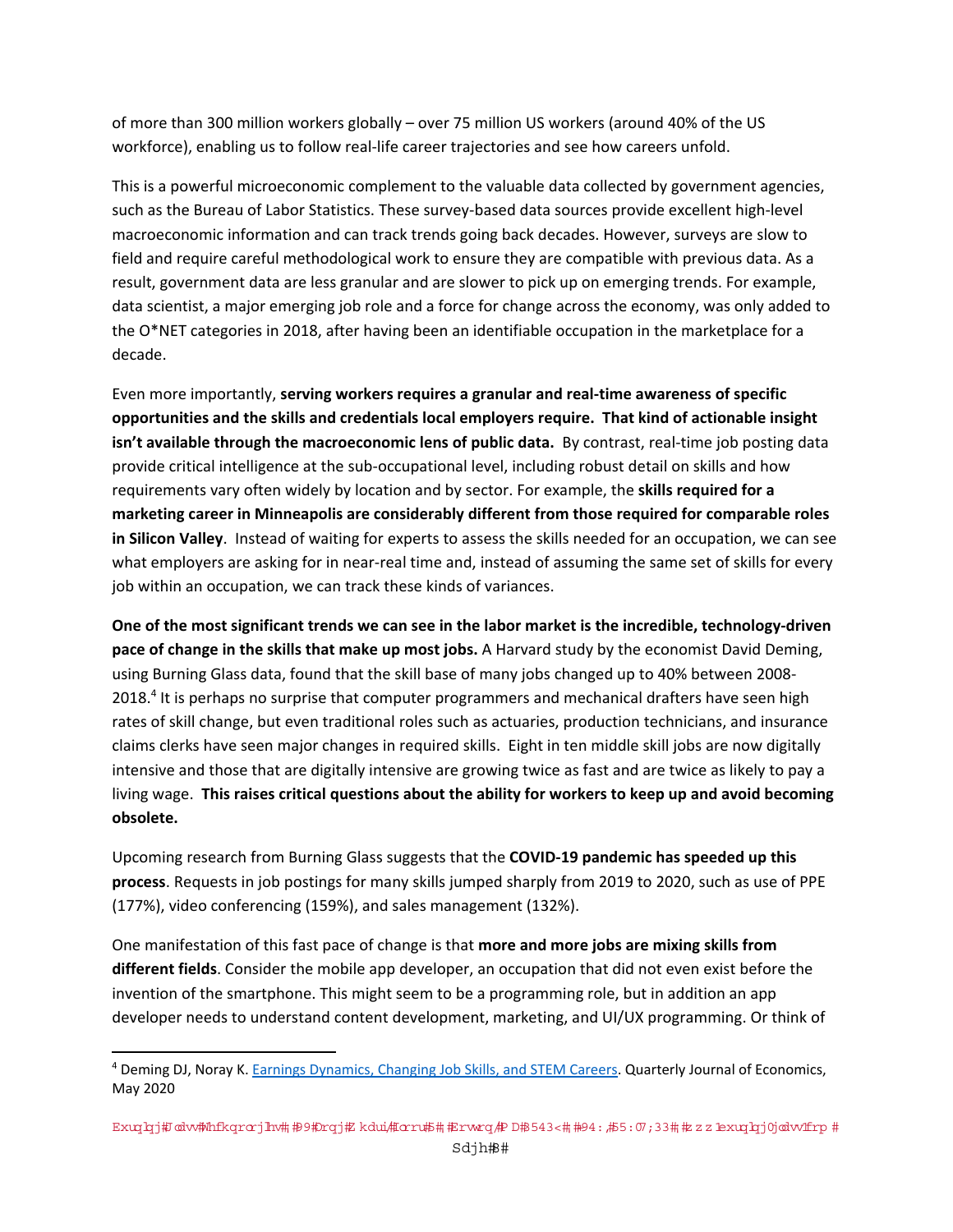data scientists, a role that as recently as 2010 encompassed a mere 150 job postings, mostly Ph.D statisticians working for Wall Street banks. In the past 12 months there were more than 35,000 postings for this job as "big data" became a mainstream (and highly disruptive) skill.

The phenomenon exists outside of technology roles. Marketing managers, for example, are increasingly called on to understand data analysis. A marketing manager who knows SQL can command a 41% salary premium compared to one who doesn't. The challenge is also not limited to higher‐skill jobs: middle‐skill roles such as sales representatives across many fields, now have to master customer relationship management software and other technological tools.

Increasingly to employers, the ideal worker is one who has a combination of business skills, technical skills, and human skills: not just the ability to complete a specific task but to fit it into a business strategy and communicate it to others. In a study with the Business‐Higher Education Forum, Burning Glass identified 14 of these New Foundational Skills.<sup>5</sup> Not every worker will need every one of these skills, but the various combinations are potent in the job market, carrying salary premiums for job seekers.

This rising trend of jobs mixing skills from across domains presents new challenges to the workforce system. **Even as demand returns in recovery, those who have worked in a field for decades may no longer have the skills needed to be rehired.** In addition, when jobs call for entirely new skills, it is less likely that workers will simply pick these new skills up as they go along. The workforce system needs to be able to track these changes and help workers to build the skills required to stay relevant.

## PATHWAYS FOR ACTION

The following practical policy principles address these imperatives for American workers and industry alike, both in the near‐term as we emerge from pandemic and over the decade ahead:

*Opportunity pathways for displaced workers based on "skill adjacency."* **One of the greatest failings of** the modern labor market is also its greatest opportunity: that opportunity and talent are often only a **few skills apart.** Whether due to pandemic, automation, or decarbonization, displacement will be the dark underside of the transformations of a dynamic economy. Evidence from past recessions suggests that many displaced workers remain permanently sidelined, lacking the skills to make effective transitions, the resources to increase those skills, or the guidance to help them choose the best path.<sup>6</sup> In a recession, displaced workers may well have to accept a "lifeboat job" as an emergency measure.<sup>7</sup> But they should not have to accept a permanent decline in their standard of living. Traditional workforce

<sup>&</sup>lt;sup>5</sup> Burning Glass Technologies, The New Foundational Skills of the Digital Economy, February 2018, https://www.burning-glass.com/research-project/new-foundational-skills/

<sup>6</sup> Carter, J. Braxton and Bledi Taska "Technology Adoption and the Consequences of Job Loss," (2020), Working Paper, Minnesota University

<sup>&</sup>lt;sup>7</sup> Burning Glass Technologies, Filling the Lifeboats: Getting America Back to Work after the Pandemic, May 2020, https://www.burning-glass.com/wp-content/uploads/2020/05/Lifeboat\_Jobs\_Burning\_Glass.pdf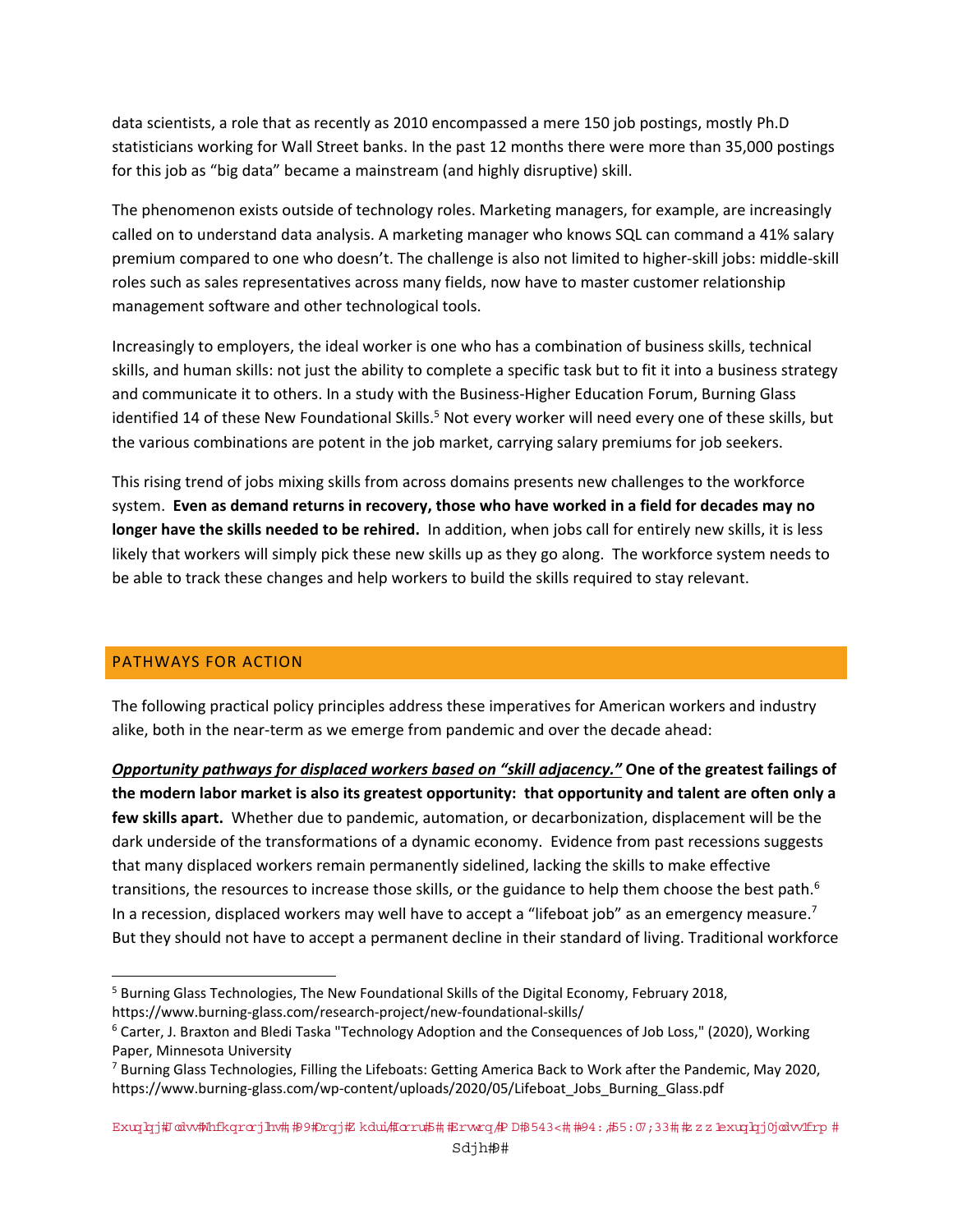retraining programs have struggled to deliver satisfactory results because they seek to train workers from scratch, making little account for the skills workers already possess. As a result, workers stay out of the workforce longer and programs prove more expensive.

By contrast, new skill adjacency methodologies, such as that developed by Burning Glass for the World Economic Forum, account for a displaced worker's existing skills in order to identify target occupations with highly efficient reskilling paths.<sup>8</sup> For instance, a laid-off administrative assistant (making \$36,000 on average) shares many skills with a production planner, a role with a strong future, an average salary of \$49,000, and a direct path to becoming a logistician earning \$78,000. This methodology, driven by real‐time data, highlights this opportunity pathway and empower the displaced worker to begin the transition by learning inventory management and a handful of other skills. Workforce funding should prioritize programs that provide direct pathways from occupations with high levels of displacement to in‐demand employment, but that avoid redundancies in the skills they teach.

Programs using this approach should be required to demonstrate:

- The level of skill adjacency between the original and target occupations;
- That the target occupation is in high demand locally;
- That the target occupation represents a wage gain or at least wage parity for the customer; and/or,
- That the target occupation has a high level of upward mobility and resistance to automation for workers.

*Connect the Unemployment Insurance and Workforce systems***.** As of early March 2021, there were more than 20 million Americans receiving some form of unemployment insurance. Amidst this unprecedented displacement, the goal of the UI system should be more than simply processing benefits but rather getting recipients back to work as soon as possible. Minimizing the duration that recipients need benefits is not only essential for workers and the economy but also critical financial stewardship for the UI Trust Fund. **Yet UI and workforce systems, while usually housed in the same state agency, don't coordinate well.** UI systems are primarily concerned with making payments and preventing fraud, rather than re-employment.

Requiring UI recipients to enroll in the workforce system at the same time as they file UI claims would **have multiple benefits**. For a start, it would enable better data sharing across the parallel systems and would encourage a single, integrated platform. Not only would this make the process less onerous for recipients, but it would also give workforce agencies access to real‐time intelligence as to which industries are shedding workers so that targeted reskilling programs can be launched. This would also allow workforce agencies to tap into talent pool of UI recipients for open job orders. Ultimately, this could help to reduce the months‐long delay between layoff and re‐employment—a delay that is demoralizing and economically devastating to families and costly to the taxpayers.

<sup>8</sup> World Economic Forum, Toward a Reskilling Revolution, January 2018, http://www3.weforum.org/docs/WEF\_FOW\_Reskilling\_Revolution.pdf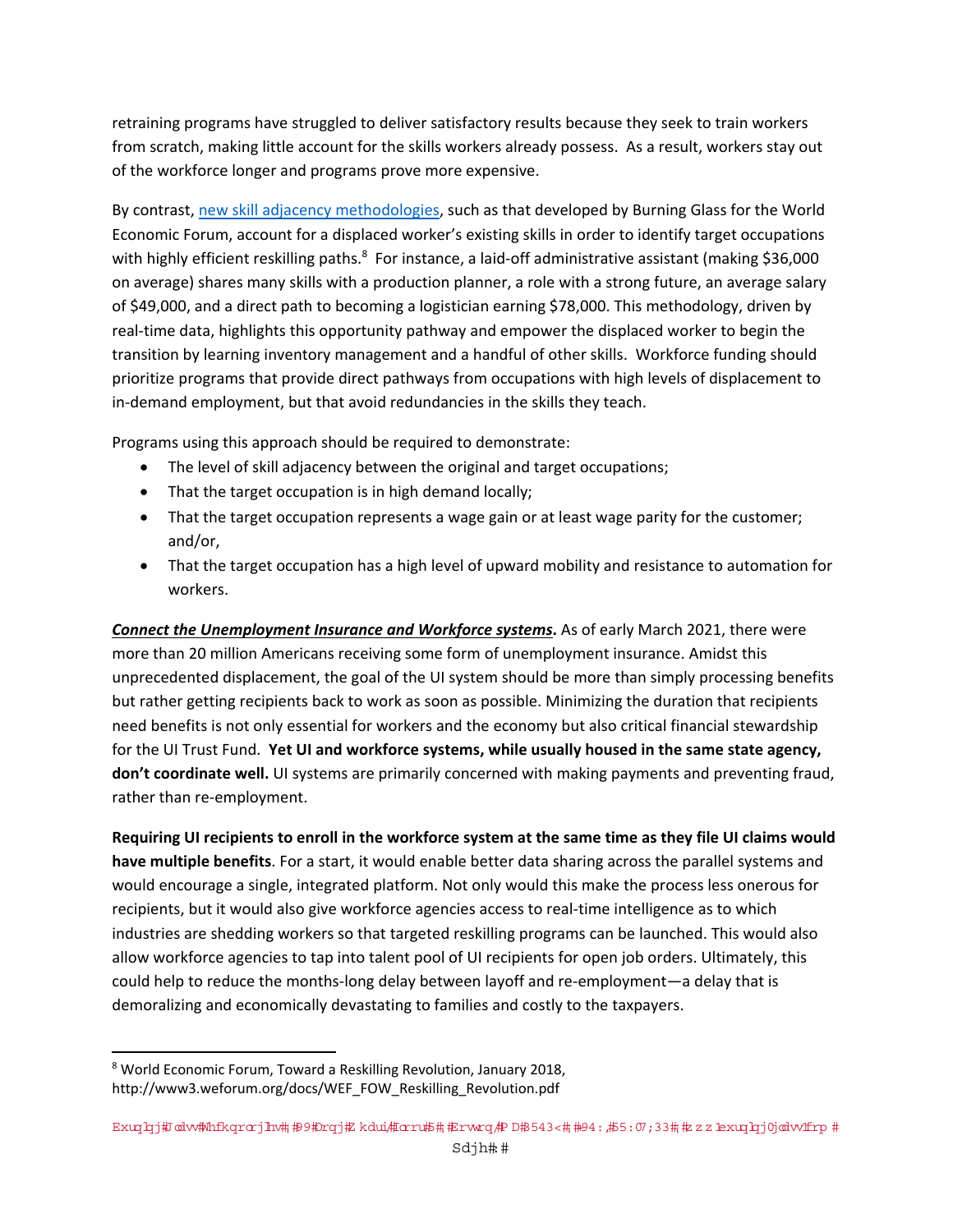*Driving equitable growth and mobility through skills***.** Recent research from Burning Glass and PolicyLink shows that the pandemic recession has done the most damage to the communities that were already furthest behind.<sup>9</sup> For the American economy to rebound successfully from the pandemic, there is a growing imperative to ensure that underserved communities are not left behind. Even before the pandemic, racial inequity hindered national growth, leaving up to \$2.3 trillion in unrealized economic gains on the table in 2018 alone.

With the pandemic exacerbating inequities for underserved communities of every background, this drag continues to grow, further weakening our national competitiveness. **As for all those who have been displaced, skills can be an engine for equitable growth, creating new opportunities for women and people of color**. **The key here is to reframe our thinking about diverse worker communities, not as people without prospects or skills but as reservoirs of talent that can be leveraged to solve critical labor shortages**.

Applying skill adjacency models, such as those described above, enables the identification of diverse talent pools that can be rapidly reskilled, unlocking opportunity for workers and opening new pipelines of diverse talent for employers. Funding programs that map diverse talent pools to high‐value, critical talent needs of industry can open new talent escalators for people of color and women, ensuring that the economic growth of our communities can create shared prosperity.

As an example, one potential policy solution may involve providing special incentives for opportunity pathway programs that bridge between occupations in which women and people of color are overrepresented and higher‐paying occupations with lower rates of diverse worker participation. For example, some 41% of shipping clerks are people of color. By adding skills in inventory management, bills of lading, and Excel, these workers can become inventory specialists, a field that pays \$5,000 more on average and is only 31% people of color. By adding project management among other skills, these workers can then become operations coordinators, who make \$10,000 more than shipping clerks and are 23% people of color.<sup>10</sup>

*Equipping America's community colleges as infrastructure for upskilling and reskilling***.** At a time when millions of working Americans need to acquire new skills to stay relevant or to transition to new careers, community colleges represent a critical infrastructure**. They are in prime position to serve as growth engines within their local communities by enabling workers, both employed and displaced, to gain premium skills inexpensively and quickly.** 

However, **today community college resources are primarily oriented toward facilitating transition to four‐year institutions**, with about 70% of community college conferrals comprised by associates of arts "transfer degrees" that have little value in the job market. Further, the National Student Clearinghouse

<sup>9</sup> PolicyLink and USC Dornsife Equity Research Institute, Race and the Work of the Future: Advancing Workforce Equity, October 2020, https://nationalequityatlas.org/research/race‐and‐the‐work‐of‐the‐future <sup>10</sup> Burning Glass data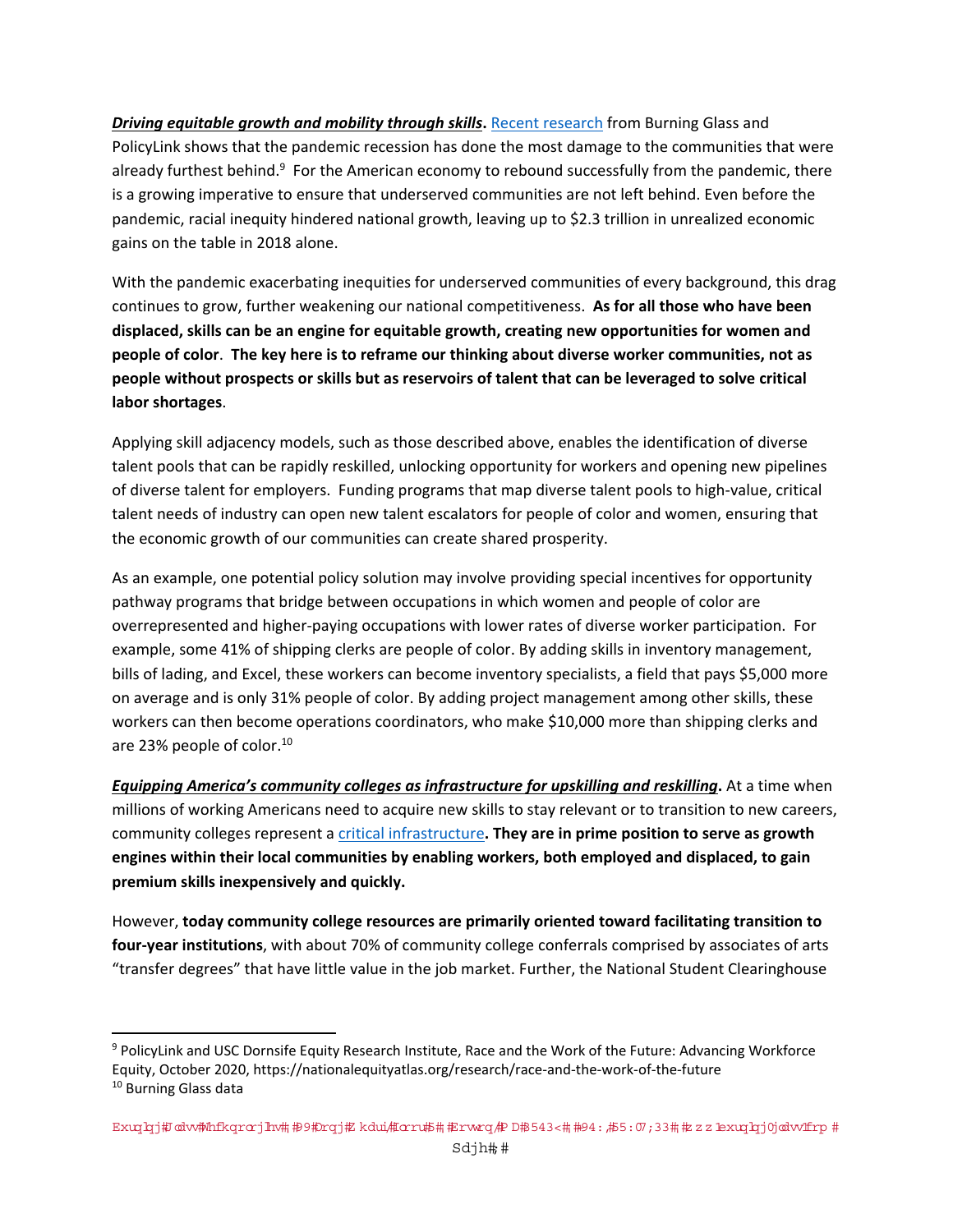(NSC) estimates that only 13% of those who enroll in transfer degree programs complete a four‐year degree.<sup>11</sup>

Community colleges should be refocused towards the workforce‐related training and credentialing they do best, as well as the needs of the communities and local economies they serve. **Community college funding should be focused on workforce programs that can demonstrate in real‐time labor market data that they are directed toward preparing learners for high‐value, in‐demand jobs.** Federal student assistance should be made available to non‐degreed programs of demonstrated labor market relevance, with priority given to those that deliver industry-recognized credentials of value to employers. Special funding should also be allocated to community college programs that enable upward transitions for displaced workers or that facilitate pathways to workforce equity for diverse communities, as described above. These workforce programs must also receive the same recognition and be valued alongside of the academic and transfer programs. Participants should be able to apply that shorter‐term learning towards academic credentials and transferability if they wish to later on. Choosing a path that leads to valuable work must not foreclose or hinder eventual transfer and degree completion.

*Building the talent base for critical economies powering the post‐pandemic recovery***.** The post‐ pandemic economy may look different from the pre‐pandemic boom. Employers use recessions to rethink their needs and are reluctant to hire back. In addition, this recession shifted the nature of work, disrupting supply chains and making remote work more viable.

**Burning Glass analysis projects the changes will drive growth in five new 'economies,' likely to create 15.5 million to 18 million job openings in the next five years alone**: the Readiness Economy (e.g., cybersecurity), the Logistics Economy (e.g., advanced manufacturing), the Green Economy (e.g., renewables), the Remote Economy (e.g., AR/VR), and the Automated Economy (e.g., AI). These economies are projected to grow at double the rate of the job market overall and will come to constitute one in six American jobs by 2026 – jobs that pay well above the national average.<sup>12</sup>

This is a tremendous opportunity. Yet, many jobs within each economy will require advanced skills that are already in short supply. This raises the specter of a significant mismatch between the current workforce and the workforce needed for the decade ahead. Some of these skill gaps, such as in cybersecurity, infrastructure, or biotechnology, could also have significant implication for national security and public health. Meeting this demand will require greater investment in reskilling our workers, starting with shortest, most cost-effective means. Central to this effort is the utilization of skill pathways that enable workers to build on skills they possess to target "adjacent" jobs that offer better prospects for pay and promotion. These pathways should be complemented with financial incentives for employers in these target economies to make hiring commitments and to invest in workforce skills of

<sup>11</sup> Opportunity America, The Indispensable Institution: Reimaging Community College, June 2020

https://opportunityamericaonline.org/wp‐content/uploads/2020/06/Indispensable\_Inst\_FullReport.pdf <sup>12</sup> Burning Glass Technologies, After the Storm: The Jobs and Skills that will Drive the Post-Pandemic Recovery, February 2021, https://www.burning‐glass.com/research‐project/after‐storm‐recovery‐jobs/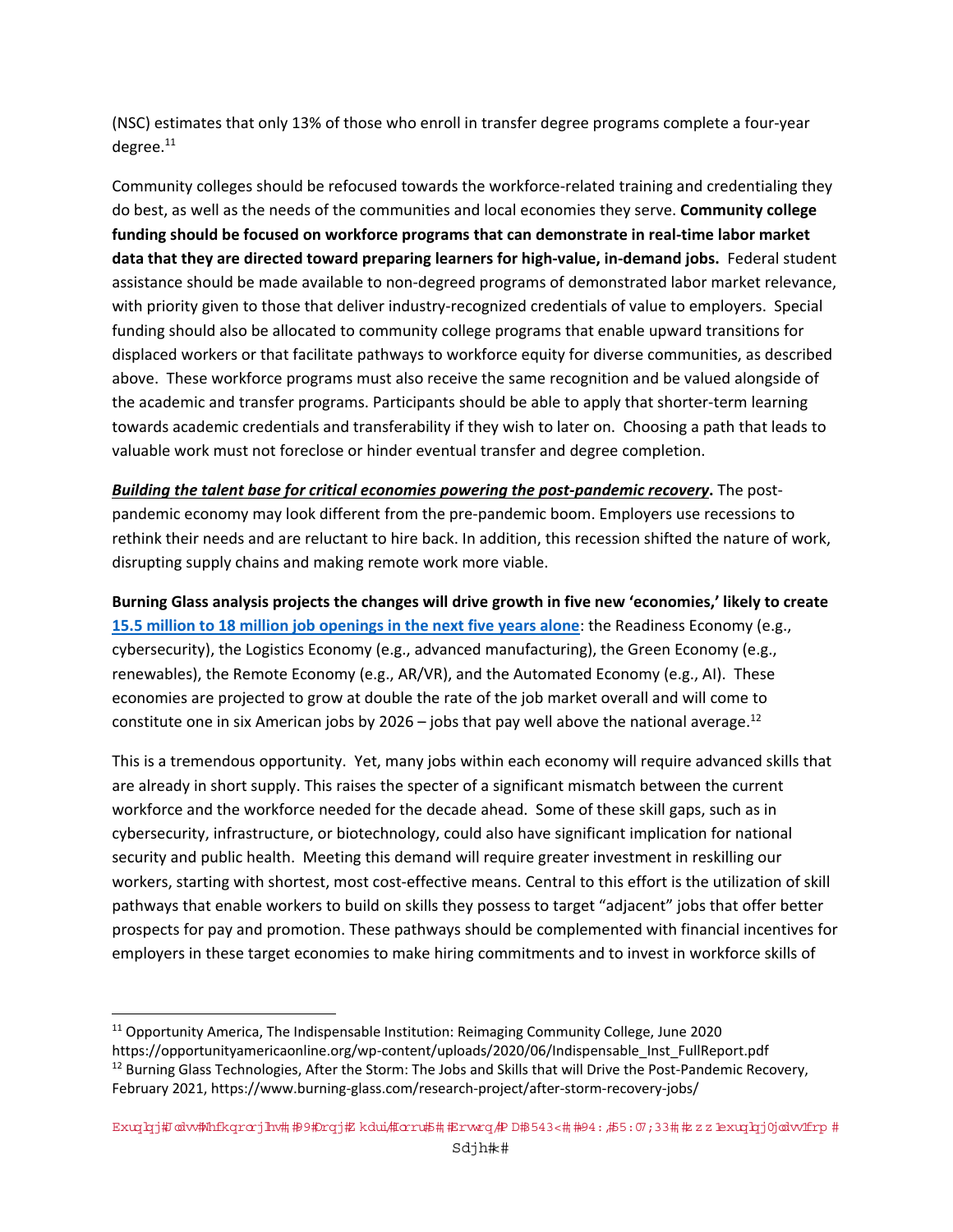currency to the market. Together, these actions can enable millions of existing workers to find gainful employment in the economic growth engines of tomorrow.

*Demand‐driven assessment of workforce education and training investment***.** With millions of workers displaced, both federal and state governments will spend heavily on education and retraining programs. However, the determination of which programs to fund are often qualitative and frequently political. As such, **there is often deep misalignment between the training programs that are offered and is the high‐value jobs that are actually in demand locally**. In our recent nationwide study of state career and technical education (CTE) programs, we found that only 18% of credentials earned are actually sought by employers while many valuable credentials go undersupplied.<sup>13</sup> We believe that there may be similar misalignments between workforce system programming and opportunity for American workers. There have been some efforts to use longitudinal analysis of career outcomes to evaluate program efficacy but this kind of tracking is typically only available for degree programs and requires many years of data. At a time of great disruption, that is akin to driving a car by looking in the rearview mirror. Yet the kinds of programs that will be most critical for worker reskilling and upskilling need to be highly responsive: short in form and able to be launched quickly to address emerging skill requirements in a dynamic market.

What is needed is an evaluation mechanism that is real-time in nature and calibrated to the specific **contours of the local opportunity landscape. Real‐time data sources provide critical insight for prioritizing program investment, including and workforce system Eligible Training Provider Lists** (ETPL). Funded programs should be required to provide data-driven validation of alignment to high**value careers through real‐time sources.** In this way, we can ensure that public investment isn't wasted and that workers are set on a better path for success.

There are three specific performance metrics cited in WIOA that could be strengthened using more actionable data:

## *Credential attainment*

**The current standard is attainment of any recognized postsecondary credential. But as Burning Glass research shows, not all credentials are actually in demand by employers.** An alternative approach would be to require programs to demonstrate that clients obtain credentials with quantifiable local or regional demand. This would channel resources into the most promising programs instead of a scattershot approach.

<sup>&</sup>lt;sup>13</sup> ExcelinEd and Burning Glass Technologies, Credentials Matter, September 2020, https://www.credentialsmatter.org